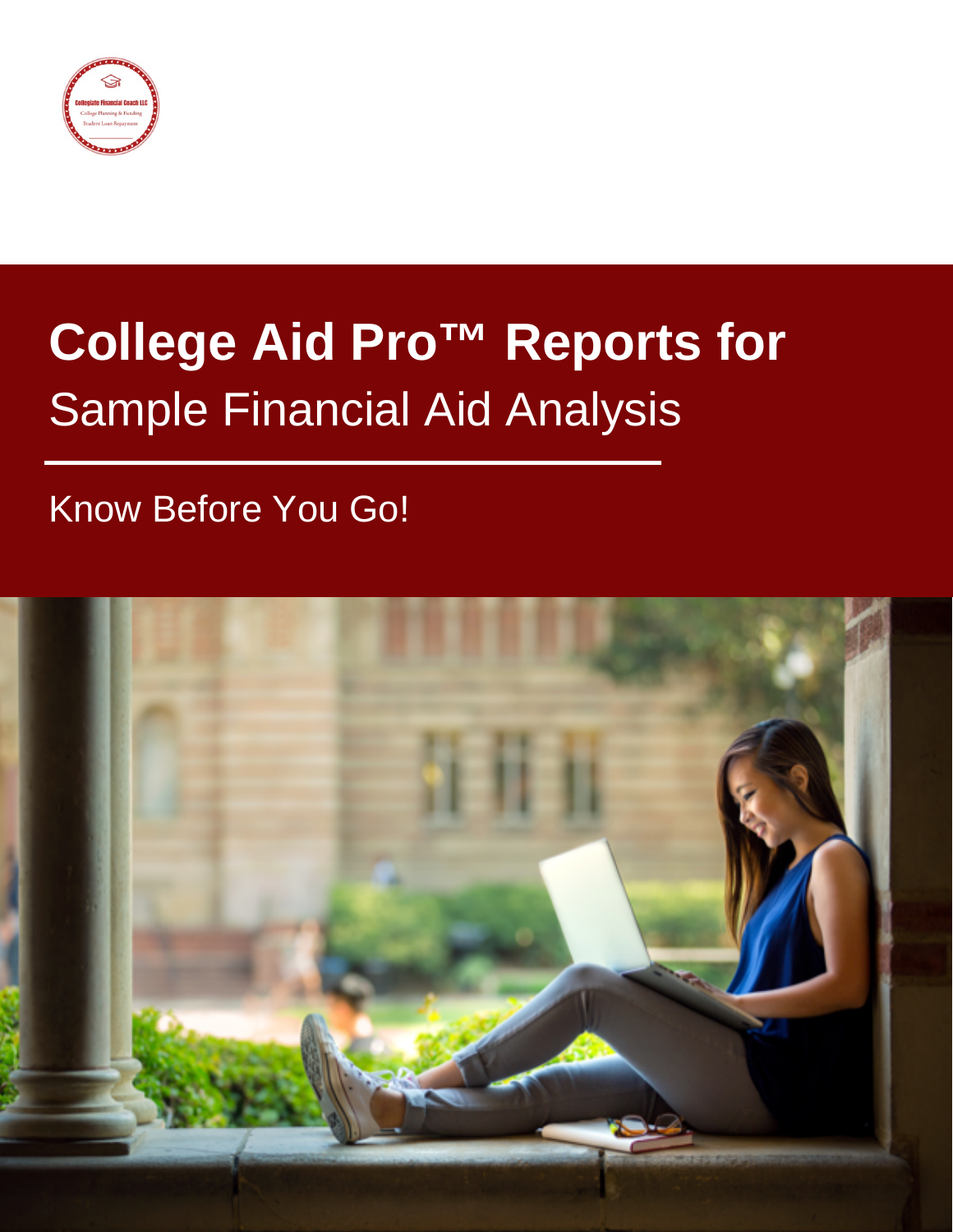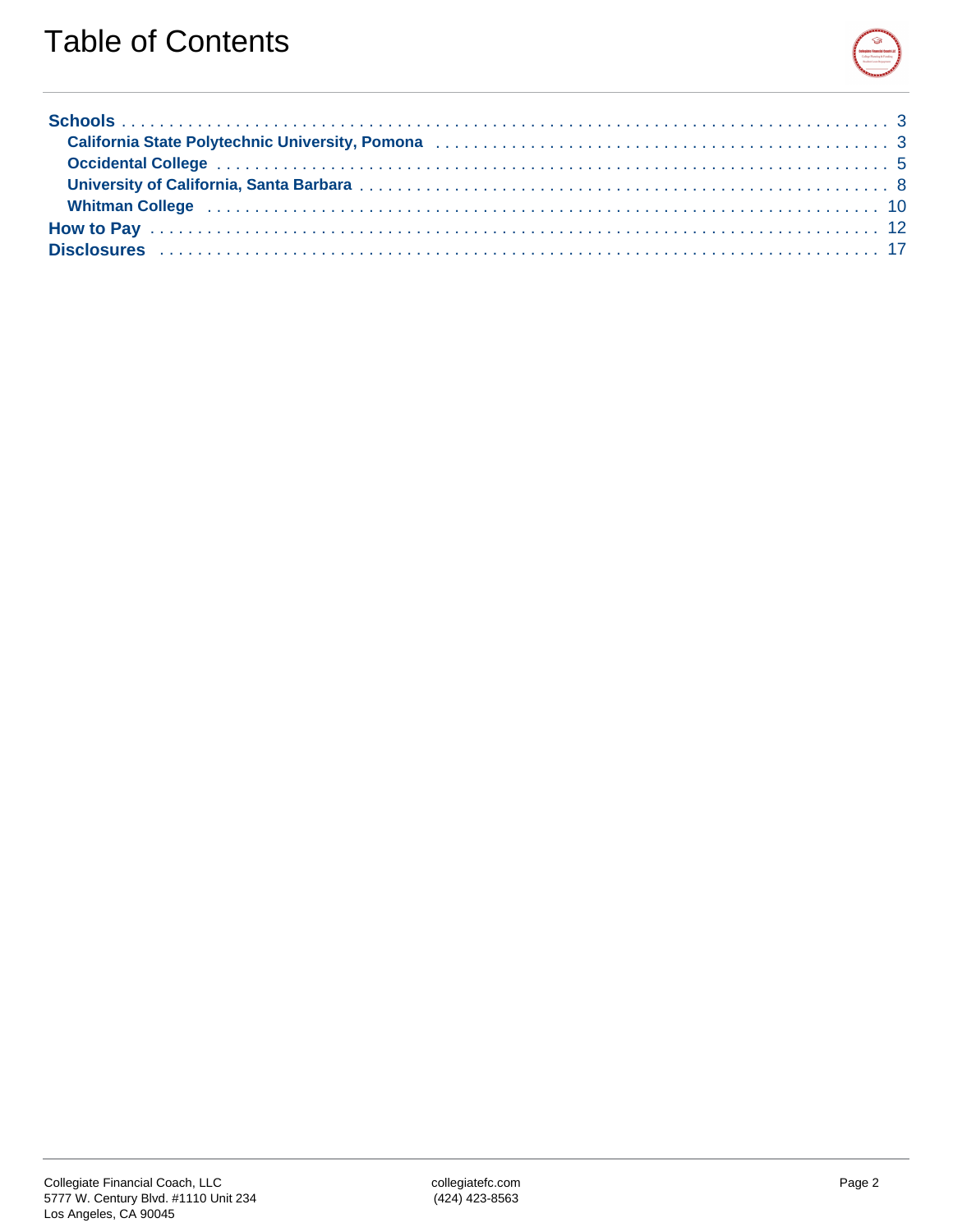

#### <span id="page-2-0"></span>**California State Polytechnic University, Pomona**



3801 West Temple Avenue Pomona, CA 91768-2557 USA

Common App: No Test Optional: Yes Forbes Ranking: #103 US News Ranking: Regional Universities West - #14 Money Ranking: #15 Undergraduate Enrollment: 27,911 Percent Admitted: 65% Graduation Rate: 30% Undergraduate Majors: 55

EFC Basis: Federal (FAFSA) Total Need Met: 54% % Receiving Non-Need Merit: 0% Average Non-Need Merit: \$531 Endowment Per Student: \$3,550

Major Group: Business Year 1 Salary: \$53,590 Year 5 Salary: \$65,720 Year 10 Salary: \$88,560 Funding Gap (Loans): \$25,443 Affordability Profile: Great

| <b>In-State</b><br><b>Tuition</b> | <b>Out-of-State</b><br><b>Tuition</b> | <b>Private Tuition</b> | <b>Fees</b> | <b>Room</b> and<br><b>Board</b> | <b>Book Fees</b> | <b>Travel/Misc</b> |
|-----------------------------------|---------------------------------------|------------------------|-------------|---------------------------------|------------------|--------------------|
| \$7,438                           | \$19,318                              |                        |             | \$16,570                        | \$1.022          | \$3,152            |
|                                   |                                       |                        |             |                                 |                  |                    |

| <b>Freshman</b><br><b>GPA</b> |     | SAT Verbal 75   SAT Verbal 25 | <b>SAT Math 75</b> | <b>SAT Math 25</b> | <b>ACT 75</b> | <b>ACT 25</b> |
|-------------------------------|-----|-------------------------------|--------------------|--------------------|---------------|---------------|
| 3.57                          | 620 | 510                           | 640                | 510                | 27            | 19            |

| Award                                  | <b>Type</b>            | Amount                 | <b>Requirements</b>                    | <b>Notes</b>                                                                                                                                                                                                                                                                |
|----------------------------------------|------------------------|------------------------|----------------------------------------|-----------------------------------------------------------------------------------------------------------------------------------------------------------------------------------------------------------------------------------------------------------------------------|
| Out-of-State Offset                    | Out-of-State<br>Offset | \$11,880               |                                        | Offset the difference between out-of-state<br>tuition (\$19,318) and in-state tuition (\$7,438).                                                                                                                                                                            |
| <b>Cal Grant B</b>                     | State - Need           | \$7,390 to<br>\$14,218 | GPA 2.00<br>Unweighted GPA<br>In State | Deadline March 2nd.<br>For low income students 2.00 high school GPA<br>minimum May be used for a program that is at<br>least one academic year in length resulting in<br>an associate, baccalaureate degree or<br>certificate of at least 24 semester units or<br>the(more) |
| <b>Cal Grant Competitive</b><br>Awards | State - Need           | \$5,742 to<br>\$14.218 | GPA 2.00<br>Unweighted GPA<br>In State | Deadline March 2nd.<br>This is a competitive award and limited to<br>13,000 awards each academic year. To be                                                                                                                                                                |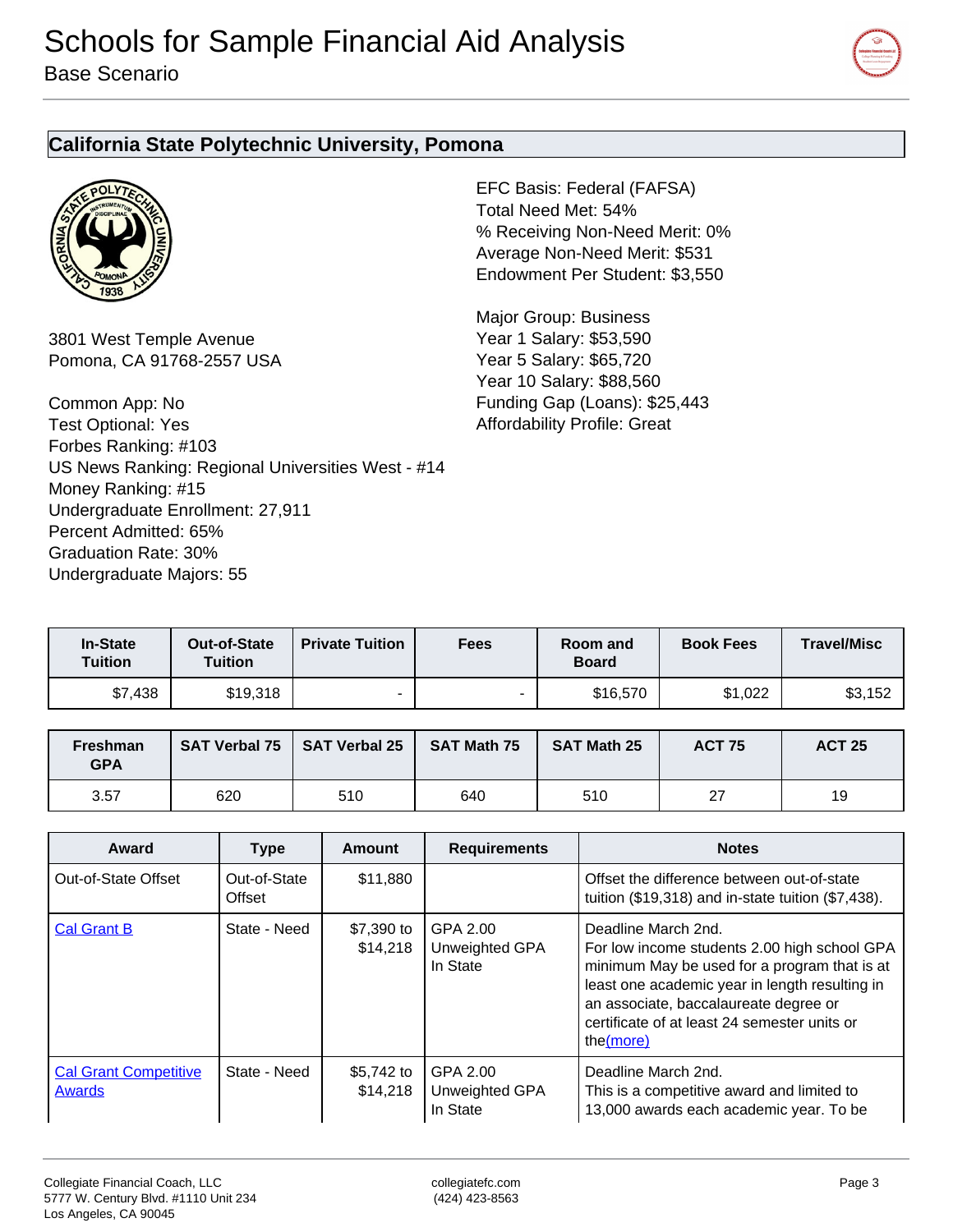

|                                                                            |                    |                        |                                                                                                | considered for the award, you must meet the<br>general Cal Grant eligibility requirements and<br>complete a FAFSA or CA Dream Act<br>Application. Only(more)                                                                                                                 |
|----------------------------------------------------------------------------|--------------------|------------------------|------------------------------------------------------------------------------------------------|------------------------------------------------------------------------------------------------------------------------------------------------------------------------------------------------------------------------------------------------------------------------------|
| <b>Cal Grant A</b>                                                         | State - Need       | \$5,742 to<br>\$12,570 | GPA 3.00<br>Unweighted GPA<br>In State                                                         | Deadline March 2nd.<br>For low to middle income students 3.00 high<br>school GPA minimum May be used for a<br>program that is at least two academic years in<br>length resulting in an associate or<br>baccalaureate degree of 48 semester units or<br>the equivalent(more)  |
| Western<br>Undergraduate<br><b>Exchange Program</b>                        | Semi-<br>Automatic | \$9,008                | Out of State - WUE?<br><b>States</b>                                                           | Deadline January 1st.<br>Cal Poly Pomona applicants who are residents<br>of Western Interstate Commission for Higher<br>Education (WICHE) states are automatically<br>considered for WUE. No additional application<br>is necessary. Award recipients are<br>selected(more)  |
| Average Non-Need<br><b>Merit Award</b>                                     | College<br>Average | \$531                  |                                                                                                |                                                                                                                                                                                                                                                                              |
| <b>Cal Poly Pomona</b><br><b>Alumni Association</b><br><b>Scholarships</b> | Competitive        | $\overline{a}$         | <b>SAT 1400</b><br>ACT <sub>30</sub><br>GPA 3.00<br>Unweighted GPA<br>In-State<br>Out-of-State | Deadline March 2nd.<br>The Alumni Association awards over \$35,000<br>in scholarships annually. The number of<br>scholarships grow as our membership<br>increases.                                                                                                           |
| <b>College of Business</b><br>Administration<br>Scholarship                | Competitive        |                        | <b>SAT 1400</b><br>ACT <sub>30</sub><br>GPA 3.00<br>Unweighted GPA<br>In-State<br>Out-of-State | Deadline March 2nd.<br>Business majors only.<br>The College of Business Administration<br>Scholarship Committee selects scholarship<br>recipients through a competitive process. Many<br>of CBA scholarships have specific<br>requirements in addition to merit and/or(more) |
| <b>College of Science</b><br><b>Scholarships</b>                           | Competitive        |                        | <b>SAT 1400</b><br>ACT <sub>30</sub><br>GPA 3.00<br>Unweighted GPA<br>In-State<br>Out-of-State | Deadline January 1st.<br>Sciences majors only.<br>College of Science Scholarships.                                                                                                                                                                                           |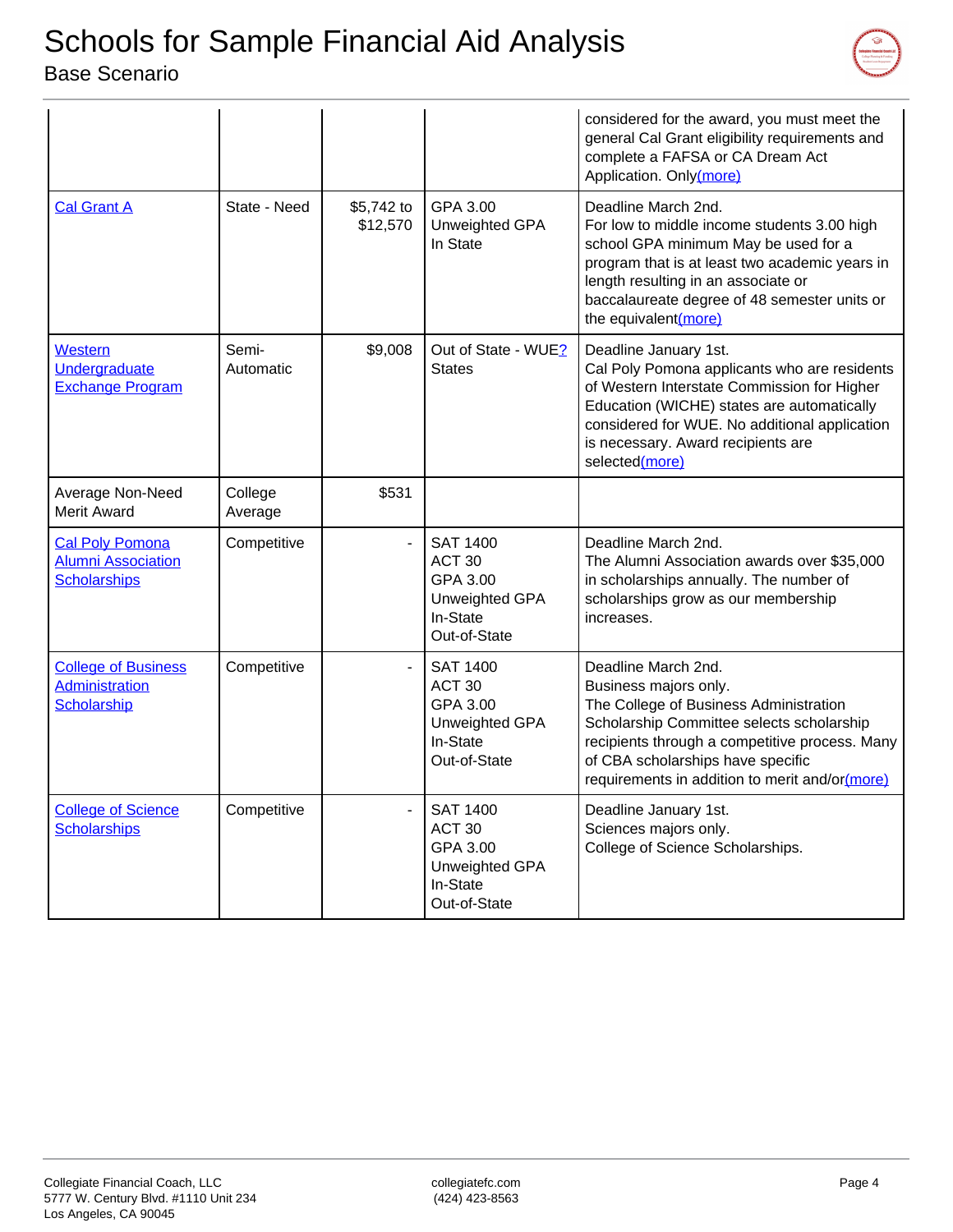<span id="page-4-0"></span>Base Scenario



#### **Occidental College**



1600 Campus Road Los Angeles, CA 90041-3314 USA

Common App: Yes Test Optional: Yes Forbes Ranking: #160 US News Ranking: National Liberal Arts Colleges - #42 Year 10 Salary: \$99,080 Money Ranking: #416 Undergraduate Enrollment: 1,839 Percent Admitted: 41% Graduation Rate: 78% Undergraduate Majors: 33

Early Decision Date: November 15th Financial Aid Deadline: January 10th

EFC Basis: Institutional (IM)

Total Need Met: 100% % Receiving Non-Need Merit: 14% Average Non-Need Merit: \$14,509 Endowment Per Student: \$205,215

Major Group: Business Year 1 Salary: \$59,960 Year 5 Salary: \$74,873 Funding Gap (Loans): \$82,092 Affordability Profile: Caution

| <b>In-State</b><br><b>Tuition</b> | Out-of-State<br><b>Tuition</b> | <b>Private Tuition</b> | <b>Fees</b> | <b>Room</b> and<br><b>Board</b> | <b>Book Fees</b> | <b>Travel/Misc</b> |
|-----------------------------------|--------------------------------|------------------------|-------------|---------------------------------|------------------|--------------------|
|                                   |                                | \$56,576               |             | \$16,600                        | \$1,240          | \$2,750            |

| Freshman<br><b>GPA</b> |     | SAT Verbal 75   SAT Verbal 25 | <b>SAT Math 75</b> | <b>SAT Math 25</b> | <b>ACT 75</b> | <b>ACT 25</b> |
|------------------------|-----|-------------------------------|--------------------|--------------------|---------------|---------------|
| 3.62                   | 730 | 640                           | 730                | 630                | 33            | 28            |

| Award                                                                                      | <b>Type</b> | <b>Amount</b> | <b>Requirements</b>                                                                             | <b>Notes</b>                                                                                                                                                                                                                                                             |
|--------------------------------------------------------------------------------------------|-------------|---------------|-------------------------------------------------------------------------------------------------|--------------------------------------------------------------------------------------------------------------------------------------------------------------------------------------------------------------------------------------------------------------------------|
| <b>Barack Obama</b><br><b>Scholars Program</b>                                             | Competitive | \$73,176      | <b>SAT 1490</b><br>ACT <sub>33</sub><br>GPA 3.80<br>Unweighted GPA<br>In-State<br>Out-of-State  | Deadline January 10th.<br>The Barack Obama Scholars Program awards<br>a four-year scholarship to top students who are<br>committed to the public good. Obama Scholars<br>receive a loan-free financial aid package that<br>covers tuition, room and board, books, (more) |
| Centennial<br><b>Scholarships for Los</b><br><b>Angeles High School</b><br><b>Students</b> | Competitive | \$73,176      | <b>SAT 1490</b><br>ACT <sub>33</sub><br>GPA 3.80<br>Unweighted GPA<br>In State - Los<br>Angeles | Deadline January 10th.<br>Centennial Scholarships can be awarded to<br>one student from each of the following Los<br>Angeles high schools: Eagle Rock Senior,<br>Benjamin Franklin, James A. Garfield, and<br>Theodore Roosevelt. This scholarship is                    |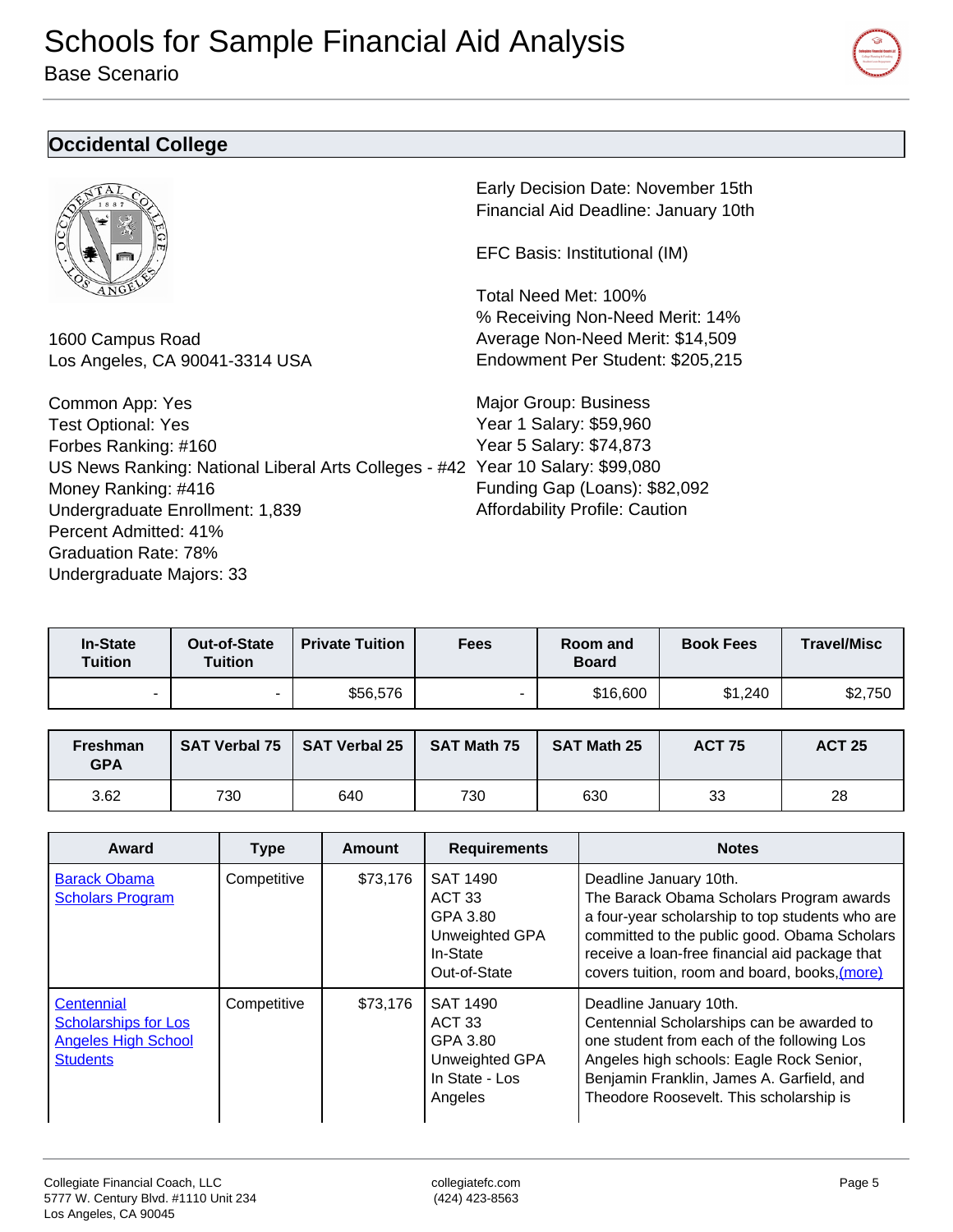

|                                                                     |                    |                        |                                                                                                | awarded to(more)                                                                                                                                                                                                                                                              |
|---------------------------------------------------------------------|--------------------|------------------------|------------------------------------------------------------------------------------------------|-------------------------------------------------------------------------------------------------------------------------------------------------------------------------------------------------------------------------------------------------------------------------------|
| <b>Margaret Bundy Scott</b><br><b>Scholarships</b>                  | Semi-<br>Automatic | \$30,000               | <b>SAT 1490</b><br>ACT <sub>33</sub><br>GPA 3.80<br>Unweighted GPA<br>In-State<br>Out-of-State | Deadline January 10th.<br>Margaret Bundy Scott Scholarships are<br>awarded in the amount of \$30,000 per year<br>and are renewable for three additional years<br>(for a total of \$120,000), provided the student<br>maintains a cumulative grade point average<br>of(more)   |
| <b>Antoinette and Vincent</b><br><b>Dungan Merit</b><br>Scholarship | Competitive        | \$25,000               | <b>SAT 1490</b><br>ACT <sub>33</sub><br>GPA 3.80<br>Unweighted GPA<br>In-State<br>Out-of-State | Deadline January 10th.<br>The Antoinette and Vincent Dungan Merit<br>Scholarship is awarded in the amount of<br>\$25,000 per year and is renewable for three<br>additional years (for a total of \$100,000). The<br>Dungan Merit Scholarship was established in<br>2013(more) |
| President's<br><b>Scholarships</b>                                  | Semi-<br>Automatic | \$20,000               | <b>SAT 1450</b><br>ACT <sub>32</sub><br>GPA 3.70<br>Unweighted GPA<br>In-State<br>Out-of-State | Deadline January 10th.<br>President's Scholarships are awarded in the<br>amount of \$20,000 per year and are renewable<br>for three additional years (for a total of<br>\$80,000), provided the student maintains a<br>cumulative grade point average of 3.0.<br>For(more)    |
| Leadership<br><b>Scholarships</b>                                   | Semi-<br>Automatic | \$17,500               | <b>SAT 1420</b><br>ACT <sub>31</sub><br>GPA 3.70<br>Unweighted GPA<br>In-State<br>Out-of-State | Deadline January 10th.<br>Leadership Scholarships are awarded in the<br>amount of \$17,500 per year and are renewable<br>for three additional years (for a total of<br>\$70,000), provided the student maintains a<br>cumulative grade point average of 3.0.<br>For(more)     |
| <b>Trustee Scholarships</b>                                         | Semi-<br>Automatic | \$15,000               | <b>SAT 1390</b><br>ACT <sub>30</sub><br>GPA 3.60<br>Unweighted GPA<br>In-State<br>Out-of-State | Deadline January 10th.<br>Trustee Scholarships are awarded in the<br>amount of \$15,000 per year and are renewable<br>for three additional years (for a total of<br>\$60,000), provided the student maintains a<br>cumulative grade point average of 3.0.<br>For(more)        |
| <b>Community Impact</b><br><b>Scholarships</b>                      | Semi-<br>Automatic | \$15,000               | <b>SAT 1310</b><br>ACT <sub>28</sub><br>GPA 3.50<br>Unweighted GPA<br>In-State<br>Out-of-State | Deadline January 10th.<br>Community Impact Scholarships are awarded<br>in the amount of \$15,000 per year and are<br>renewable for three additional years (for a total<br>of \$60,000), provided the student maintains a<br>cumulative grade point average of 3.0. (more)     |
| Average Non-Need<br><b>Merit Award</b>                              | College<br>Average | \$14,509               |                                                                                                |                                                                                                                                                                                                                                                                               |
| <b>Cal Grant B</b>                                                  | State - Need       | \$7,390 to<br>\$14,218 | GPA 2.00<br>Unweighted GPA<br>In State                                                         | Deadline March 2nd.<br>For low income students 2.00 high school GPA<br>minimum May be used for a program that is at<br>least one academic year in length resulting in                                                                                                         |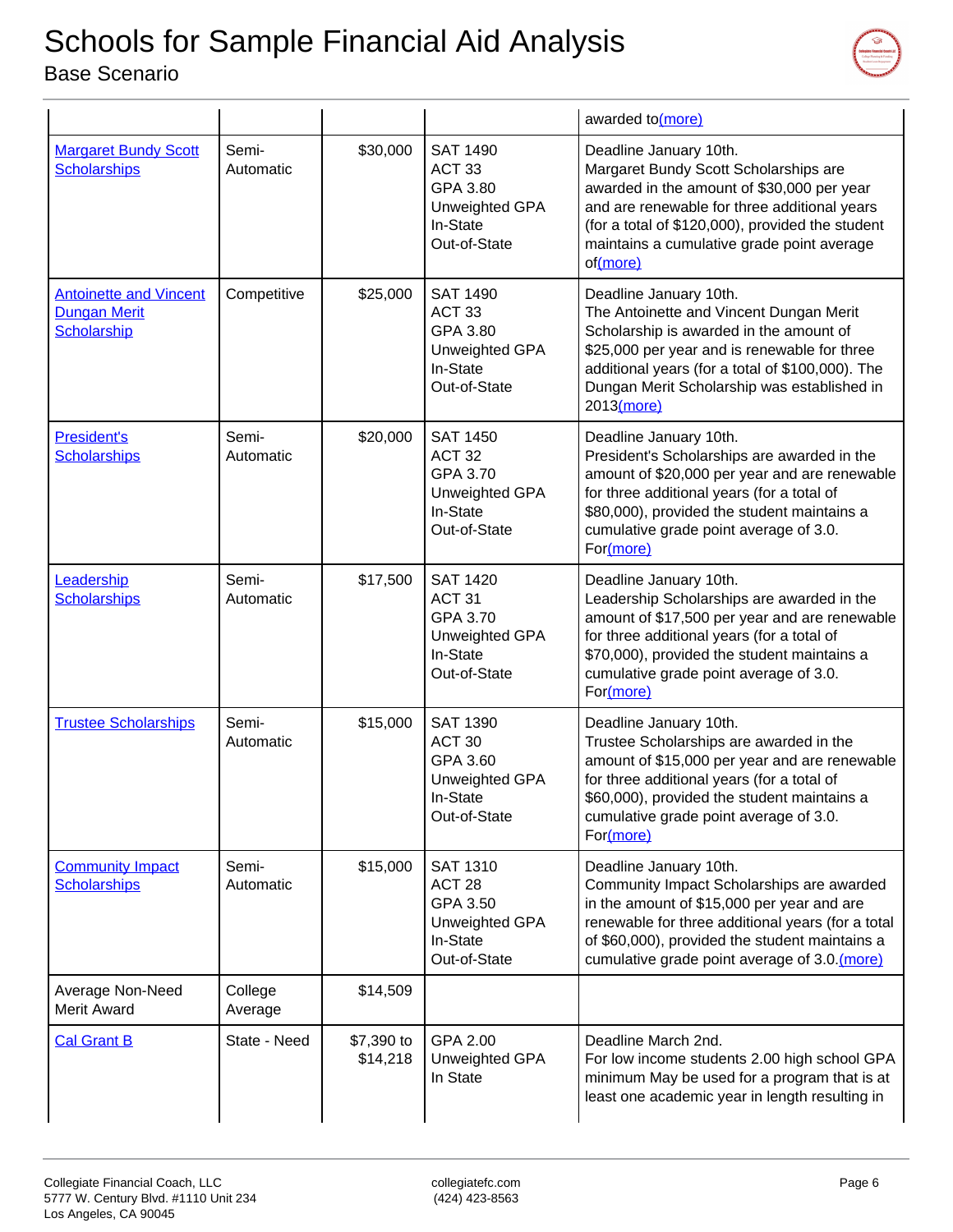|                                               |                                   |                        |                                                                                                | an associate, baccalaureate degree or<br>certificate of at least 24 semester units or<br>the(more)                                                                                                                                                                           |
|-----------------------------------------------|-----------------------------------|------------------------|------------------------------------------------------------------------------------------------|------------------------------------------------------------------------------------------------------------------------------------------------------------------------------------------------------------------------------------------------------------------------------|
| <b>Honors Scholarships</b>                    | Semi-<br>Automatic                | \$10,000               | <b>SAT 1350</b><br>ACT <sub>29</sub><br>GPA 3.50<br>Unweighted GPA<br>In-State<br>Out-of-State | Deadline January 10th.<br>Honors Scholarships are awarded in the<br>amount of \$10,000 per year and are renewable<br>for three additional years (for a total of<br>\$40,000), provided the student maintains<br>satisfactory academic progress.                              |
| <b>Cal Grant Competitive</b><br><b>Awards</b> | State - Need                      | \$5,742 to<br>\$14,218 | GPA 2.00<br>Unweighted GPA<br>In State                                                         | Deadline March 2nd.<br>This is a competitive award and limited to<br>13,000 awards each academic year. To be<br>considered for the award, you must meet the<br>general Cal Grant eligibility requirements and<br>complete a FAFSA or CA Dream Act<br>Application. Only(more) |
| <b>Cal Grant A</b>                            | State - Need                      | \$5,742 to<br>\$12,570 | GPA 3.00<br>Unweighted GPA<br>In State                                                         | Deadline March 2nd.<br>For low to middle income students 3.00 high<br>school GPA minimum May be used for a<br>program that is at least two academic years in<br>length resulting in an associate or<br>baccalaureate degree of 48 semester units or<br>the equivalent(more)  |
| <b>National Merit</b><br><b>Scholarships</b>  | National<br>Merit/<br>Achievement | \$500 to<br>\$2,000    | In-State<br>Out-of-State                                                                       | Deadline January 10th.<br>National Merit Scholarships are awarded to<br>honor scholastically talented high school<br>students through an annual competition. To be<br>considered for the award, students must have<br>taken the Preliminary Scholastic<br>Aptitude(more)     |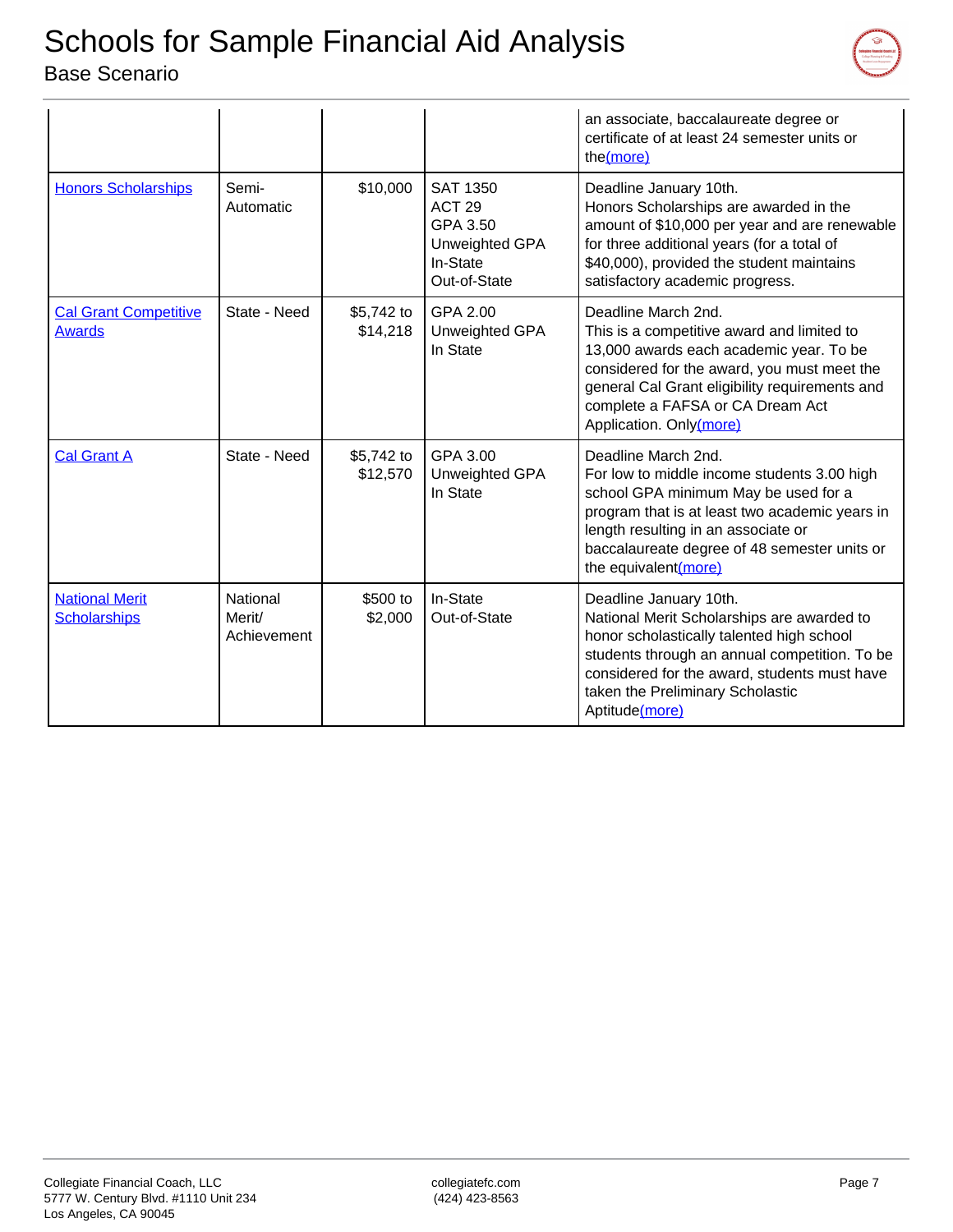

#### <span id="page-7-0"></span>**University of California, Santa Barbara**



1210 Cheadle Hall Santa Barbara, CA 93106-2014 USA

Common App: No Test Optional: Yes Forbes Ranking: #39 US News Ranking: National Universities - #28 Money Ranking: #55 Undergraduate Enrollment: 23,196 Percent Admitted: 37% Graduation Rate: 69% Undergraduate Majors: 74

Financial Aid Deadline: June 15th

EFC Basis: Federal (FAFSA) Financial Aid Priority: March 2nd

Total Need Met: 73% % Receiving Non-Need Merit: 2% Average Non-Need Merit: \$12,330 Endowment Per Student: \$8,057

Major Group: Business Year 1 Salary: \$58,880 Year 5 Salary: \$70,350 Year 10 Salary: \$97,300 Funding Gap (Loans): \$29,228 Affordability Profile: Good

| <b>In-State</b><br><b>Tuition</b> | Out-of-State<br><b>Tuition</b> | <b>Private Tuition</b> | <b>Fees</b> | Room and<br><b>Board</b> | <b>Book Fees</b> | <b>Travel/Misc</b> |
|-----------------------------------|--------------------------------|------------------------|-------------|--------------------------|------------------|--------------------|
| \$14,442                          | \$44,196                       |                        |             | \$16,061                 | \$1.317          | \$5,595            |

| <b>Freshman</b><br><b>GPA</b> |     | SAT Verbal 75   SAT Verbal 25 | <b>SAT Math 75</b> | <b>SAT Math 25</b> | <b>ACT 75</b> | <b>ACT 25</b> |
|-------------------------------|-----|-------------------------------|--------------------|--------------------|---------------|---------------|
| 4.17                          | 710 | 620                           | 770                | 610                | 33            | 25            |

| Award                           | <b>Type</b>            | <b>Amount</b>          | <b>Requirements</b>                    | <b>Notes</b>                                                                                                                                                                                                                                                                |
|---------------------------------|------------------------|------------------------|----------------------------------------|-----------------------------------------------------------------------------------------------------------------------------------------------------------------------------------------------------------------------------------------------------------------------------|
| Out-of-State Offset             | Out-of-State<br>Offset | \$29,754               |                                        | Offset the difference between out-of-state<br>tuition $(\$44,196)$ and in-state tuition $(\$14,442)$ .                                                                                                                                                                      |
| Average Non-Need<br>Merit Award | College<br>Average     | \$12,330               |                                        |                                                                                                                                                                                                                                                                             |
| <b>Cal Grant B</b>              | State - Need           | \$7,390 to<br>\$14.218 | GPA 2.00<br>Unweighted GPA<br>In State | Deadline March 2nd.<br>For low income students 2.00 high school GPA<br>minimum May be used for a program that is at<br>least one academic year in length resulting in<br>an associate, baccalaureate degree or<br>certificate of at least 24 semester units or<br>the(more) |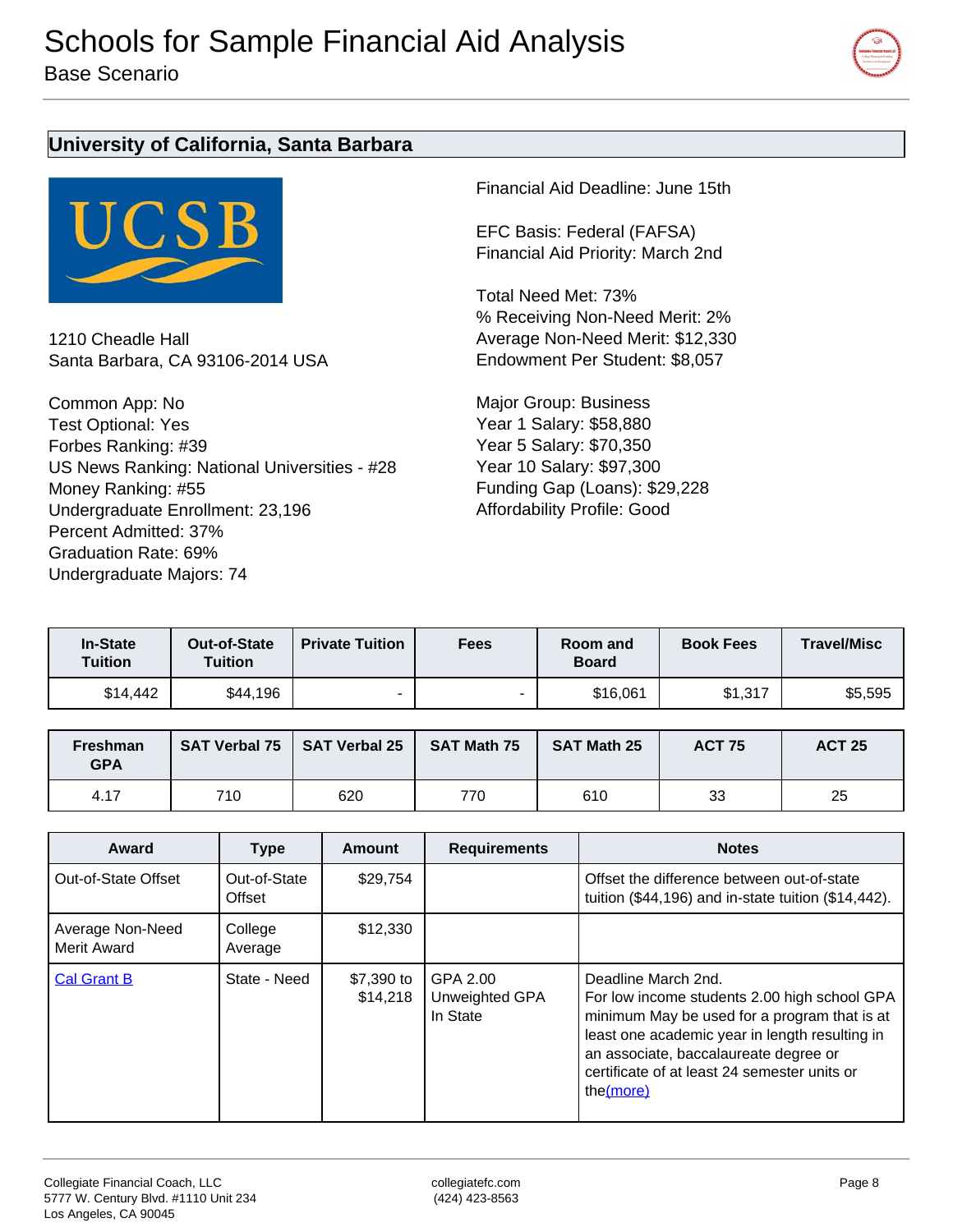

| <b>Cal Grant Competitive</b><br><b>Awards</b> | State - Need | \$5,742 to<br>\$14,218 | GPA 2.00<br>Unweighted GPA<br>In State                                                                           | Deadline March 2nd.<br>This is a competitive award and limited to<br>13,000 awards each academic year. To be<br>considered for the award, you must meet the<br>general Cal Grant eligibility requirements and<br>complete a FAFSA or CA Dream Act<br>Application. Only(more) |
|-----------------------------------------------|--------------|------------------------|------------------------------------------------------------------------------------------------------------------|------------------------------------------------------------------------------------------------------------------------------------------------------------------------------------------------------------------------------------------------------------------------------|
| <b>Cal Grant A</b>                            | State - Need | \$5,742 to<br>\$12,570 | GPA 3.00<br>Unweighted GPA<br>In State                                                                           | Deadline March 2nd.<br>For low to middle income students 3.00 high<br>school GPA minimum May be used for a<br>program that is at least two academic years in<br>length resulting in an associate or<br>baccalaureate degree of 48 semester units or<br>the equivalent(more)  |
| <b>Regents Scholars</b>                       | Competitive  | \$6,000                | <b>SAT 1490</b><br>ACT <sub>33</sub><br>GPA 3.80<br>Unweighted GPA<br>In-State<br>Out-of-State<br>Int'l Students | Deadline March 2nd.<br>The Regents Scholars selection committee<br>conducts a comprehensive review of the<br>applicant pool to determine the student's<br>strength and breadth of academic preparation.<br>Selection is based on a thorough review of<br>the(more)           |
| <b>Middle Class</b><br><b>Scholarship</b>     | Competitive  | \$1,310 to<br>\$5,241  | In State                                                                                                         | Deadline March 2nd.<br>The Middle Class Scholarship (MCS) provides<br>undergraduate students, including students<br>pursuing a teaching credential, with family<br>income up to \$191,000 and assets up to<br>\$191,000 a scholarship to attend University<br>of(more)       |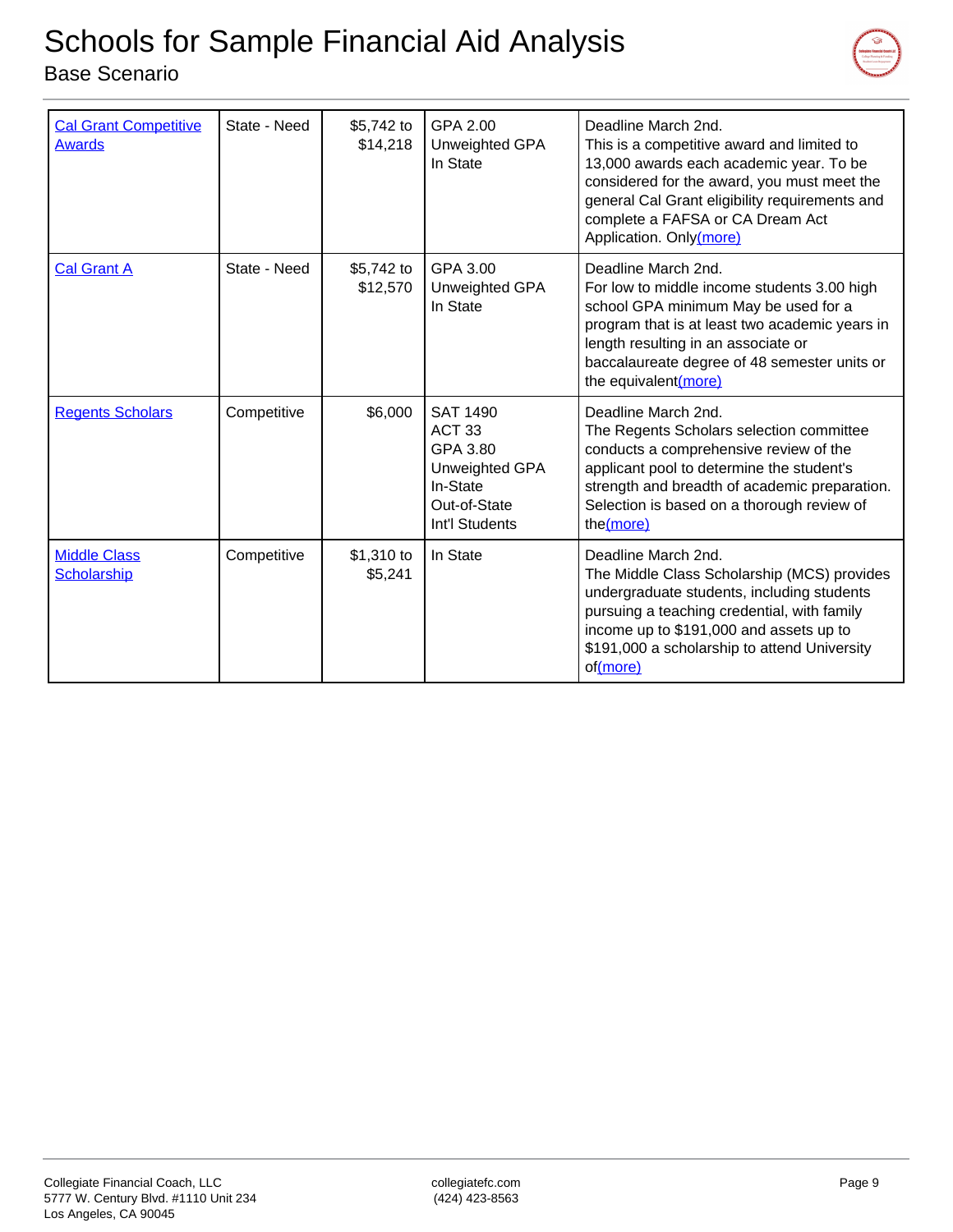<span id="page-9-0"></span>Base Scenario



#### **Whitman College**



345 Boyer Avenue Walla Walla, WA 99362-2083 USA

Common App: Yes Test Optional: Yes Forbes Ranking: #216 US News Ranking: National Liberal Arts Colleges - #38 Year 5 Salary: \$66,540 Money Ranking: #387 Undergraduate Enrollment: 1,364 Percent Admitted: 54% Graduation Rate: 79% Undergraduate Majors: 54

Early Decision Date: November 15th Financial Aid Deadline: January 15th

EFC Basis: Institutional (IM) Financial Aid Priority: November 15th

Total Need Met: 94% % Receiving Non-Need Merit: 40% Average Non-Need Merit: \$16,488 Endowment Per Student: \$352,615

Major Group: Business Year 1 Salary: \$54,520 Year 10 Salary: \$90,100 Funding Gap (Loans): \$23,691 Affordability Profile: Great

| <b>In-State</b><br><b>Tuition</b> | Out-of-State<br><b>Tuition</b> | <b>Private Tuition</b> | <b>Fees</b>              | Room and<br><b>Board</b> | <b>Book Fees</b> | <b>Travel/Misc</b> |
|-----------------------------------|--------------------------------|------------------------|--------------------------|--------------------------|------------------|--------------------|
| $\overline{\phantom{0}}$          | -                              | \$55,982               | $\overline{\phantom{0}}$ | \$13,800                 | \$1,400          |                    |

| <b>Freshman</b><br><b>GPA</b> |     | SAT Verbal 75   SAT Verbal 25 | <b>SAT Math 75</b> | <b>SAT Math 25</b> | <b>ACT 75</b> | <b>ACT 25</b> |
|-------------------------------|-----|-------------------------------|--------------------|--------------------|---------------|---------------|
| 3.70                          | 710 | 620                           | 720                | 610                | 33            | 29            |

| Award                           | <b>Type</b>        | <b>Amount</b> | <b>Requirements</b>                                                                     | <b>Notes</b>                                                                                                                                                                                                                                                                |
|---------------------------------|--------------------|---------------|-----------------------------------------------------------------------------------------|-----------------------------------------------------------------------------------------------------------------------------------------------------------------------------------------------------------------------------------------------------------------------------|
| <b>Eells Scholarship</b>        | Competitive        | \$55,560      | SAT 1490<br>ACT <sub>33</sub><br>GPA 3.80<br>Unweighted GPA<br>In-State<br>Out-of-State | Deadline November 15th.<br>The Eells scholarship is awarded to an<br>entering scholar who has financial need and<br>demonstrates high academic achievement as<br>well as some talent in the fine or performing<br>arts or humanities. The Eells scholarship<br>covers(more) |
| Average Non-Need<br>Merit Award | College<br>Average | \$16,488      |                                                                                         |                                                                                                                                                                                                                                                                             |
| <b>Merit Scholarship</b>        | Automatic          | \$14,000      | GPA 4.00<br><b>Unweighted GPA</b><br>In-State                                           | Deadline November 15th.<br>Merit Scholarship.                                                                                                                                                                                                                               |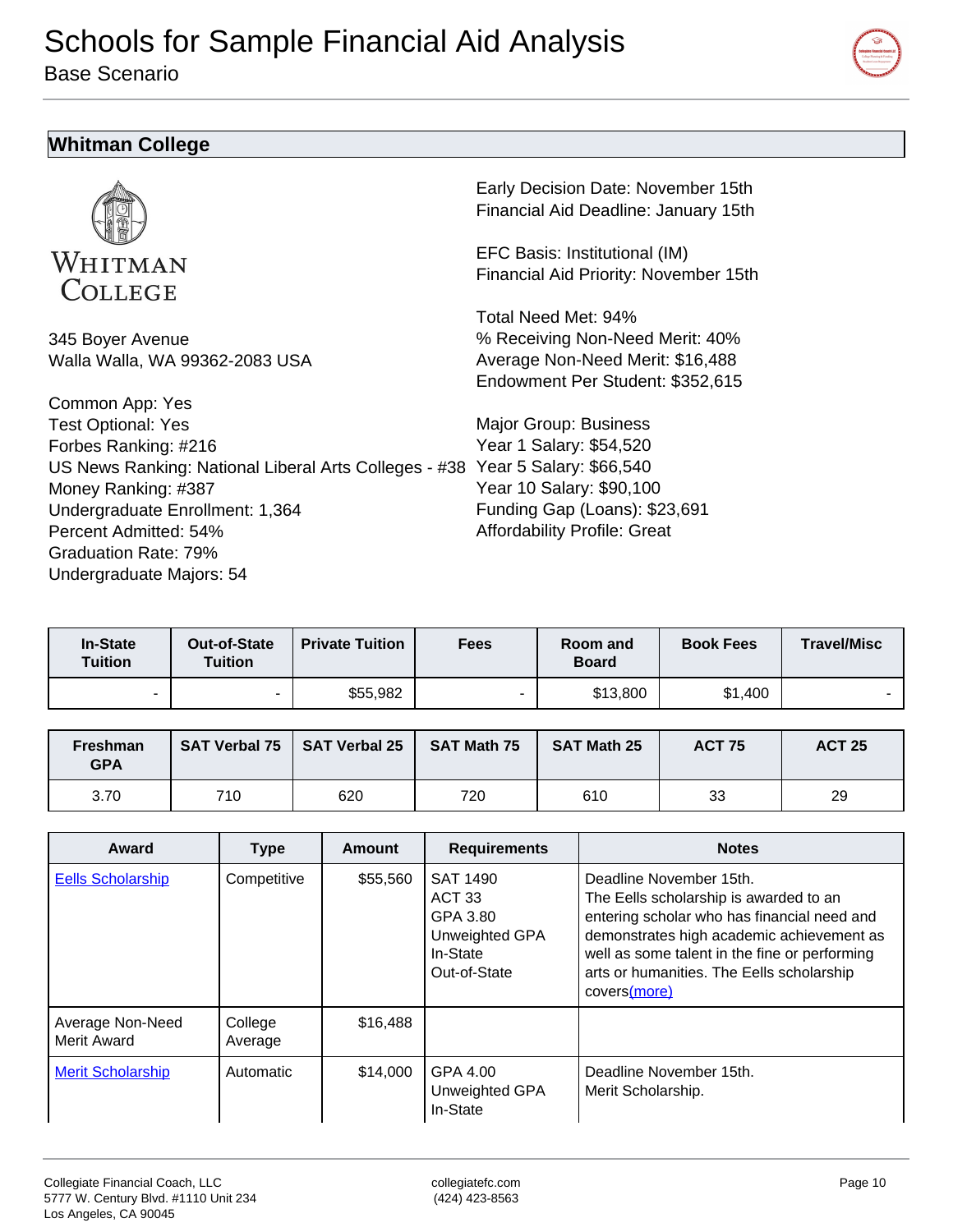

|                                                |             |          | Out-of-State                                                                                   |                                                                                                                                                                                                                                                                           |
|------------------------------------------------|-------------|----------|------------------------------------------------------------------------------------------------|---------------------------------------------------------------------------------------------------------------------------------------------------------------------------------------------------------------------------------------------------------------------------|
| <b>Merit Scholarship</b>                       | Automatic   | \$14,000 | <b>SAT 1450</b><br>ACT <sub>33</sub><br>GPA 3.80<br>Unweighted GPA<br>In-State<br>Out-of-State | Deadline November 15th.<br>Merit Scholarship.                                                                                                                                                                                                                             |
| <b>Merit Scholarship</b>                       | Automatic   | \$12,000 | GPA 3.70<br>Unweighted GPA<br>In-State<br>Out-of-State                                         | Deadline November 15th.<br>Merit Scholarship.                                                                                                                                                                                                                             |
| <b>Merit Scholarship</b>                       | Automatic   | \$12,000 | <b>SAT 1450</b><br>ACT <sub>33</sub><br>GPA 2.00<br>Unweighted GPA<br>In-State<br>Out-of-State | Deadline November 15th.<br>Merit Scholarship.                                                                                                                                                                                                                             |
| <b>Merit Scholarship</b>                       | Automatic   | \$5,500  | GPA 2.00<br>Unweighted GPA<br>In-State<br>Out-of-State                                         | Deadline November 15th.<br>Merit Scholarship.                                                                                                                                                                                                                             |
| <b>Whitman Merit</b><br><b>Scholarships</b>    | Competitive |          | <b>SAT 1490</b><br>ACT <sub>33</sub><br>GPA 3.80<br>Unweighted GPA<br>In-State<br>Out-of-State | Deadline November 15th.<br>Whitman awards four-year renewable merit-<br>based scholarships of up to \$20,000 to<br>entering students who have excelled<br>academically. Once you are awarded a merit<br>scholarship you will continue to receive the<br>same merit(more)  |
| <b>Garrett Sherwood</b><br><b>Scholarships</b> | Competitive |          | <b>SAT 1490</b><br>ACT <sub>33</sub><br>GPA 3.50<br>Unweighted GPA<br>In-State<br>Out-of-State | Deadline November 15th.<br>The Garrett Sherwood Scholarships are<br>awarded by Whitman to exceptional applicants<br>who exhibit outstanding academic<br>achievement, leadership and contributions to<br>their schools and communities. While at<br>Whitman, Garrett(more) |
| <b>Campbell Music</b><br><b>Scholarships</b>   | Talent      |          | In-State<br>Out-of-State<br><b>Audition Required</b>                                           | Deadline January 17th.<br>Campbell Music Scholarships are awarded to<br>students who demonstrate outstanding musical<br>talent, regardless of what they intend to major<br>in at Whitman.                                                                                 |
| <b>Higley Scholarship</b>                      | Talent      |          | In-State<br>Out-of-State<br><b>Audition Required</b>                                           | Deadline January 17th.<br>Arts majors only.<br>The Higley Music Scholarship is a prestigious<br>award that is offered to a few students who<br>declare in writing at the time of acceptance<br>their intention of becoming a music major<br>(which does not exclude(more) |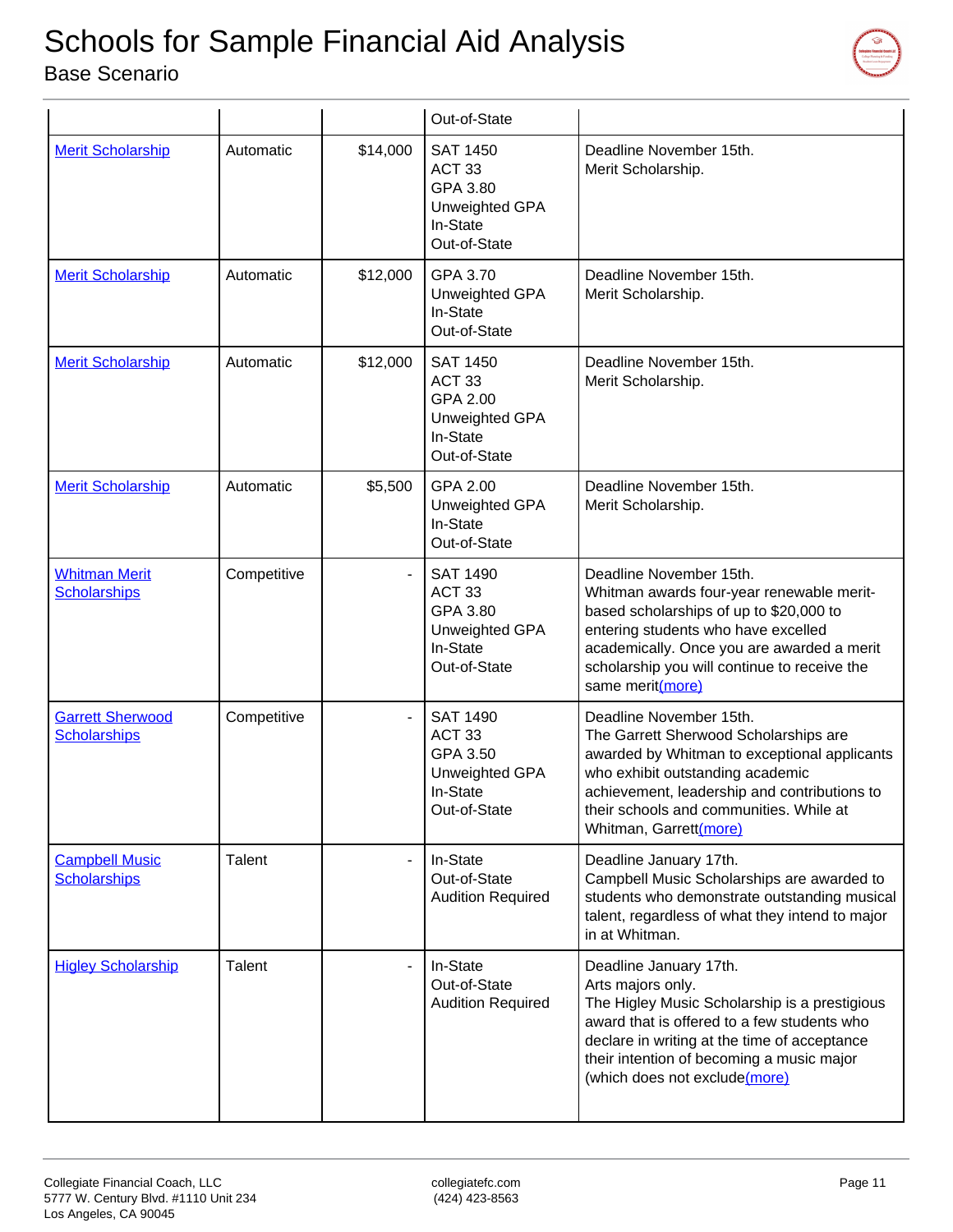

<span id="page-11-0"></span>

| <b>President's Scholarship</b><br>in Debate            | Talent | In-State<br>Out-of-State                                                          | Deadline February 10th.<br>Students interested in participating in<br>Whitman's renowned debate program are<br>encouraged to apply for the President's<br>Scholarship in Debate through the applicant<br>portal. All students are invited to apply,<br>regardless of (more) |
|--------------------------------------------------------|--------|-----------------------------------------------------------------------------------|-----------------------------------------------------------------------------------------------------------------------------------------------------------------------------------------------------------------------------------------------------------------------------|
| <b>President's Scholarship</b><br>in Fine Arts         | Talent | In-State<br>Out-of-State<br>Portfolio Required                                    | Deadline February 1st.<br>If you have exceptional talent, experience and<br>demonstrated skill in art and intend to at least<br>minor in art, we invite you to apply for a<br>President's Scholarship in Fine Arts. This<br>application requires a 10-piece(more)           |
| <b>President's Scholarship</b><br>in Theatre and Dance | Talent | In-State<br>Out-of-State<br><b>Interview Required</b><br><b>Audition Required</b> | Deadline January 25th.<br>The Department of Theatre and Dance offers<br>scholarships for students interested in acting,<br>dance, design, directing, playwriting, stage<br>management and technical theatre. This award<br>requires an on-campus or recorded(more)          |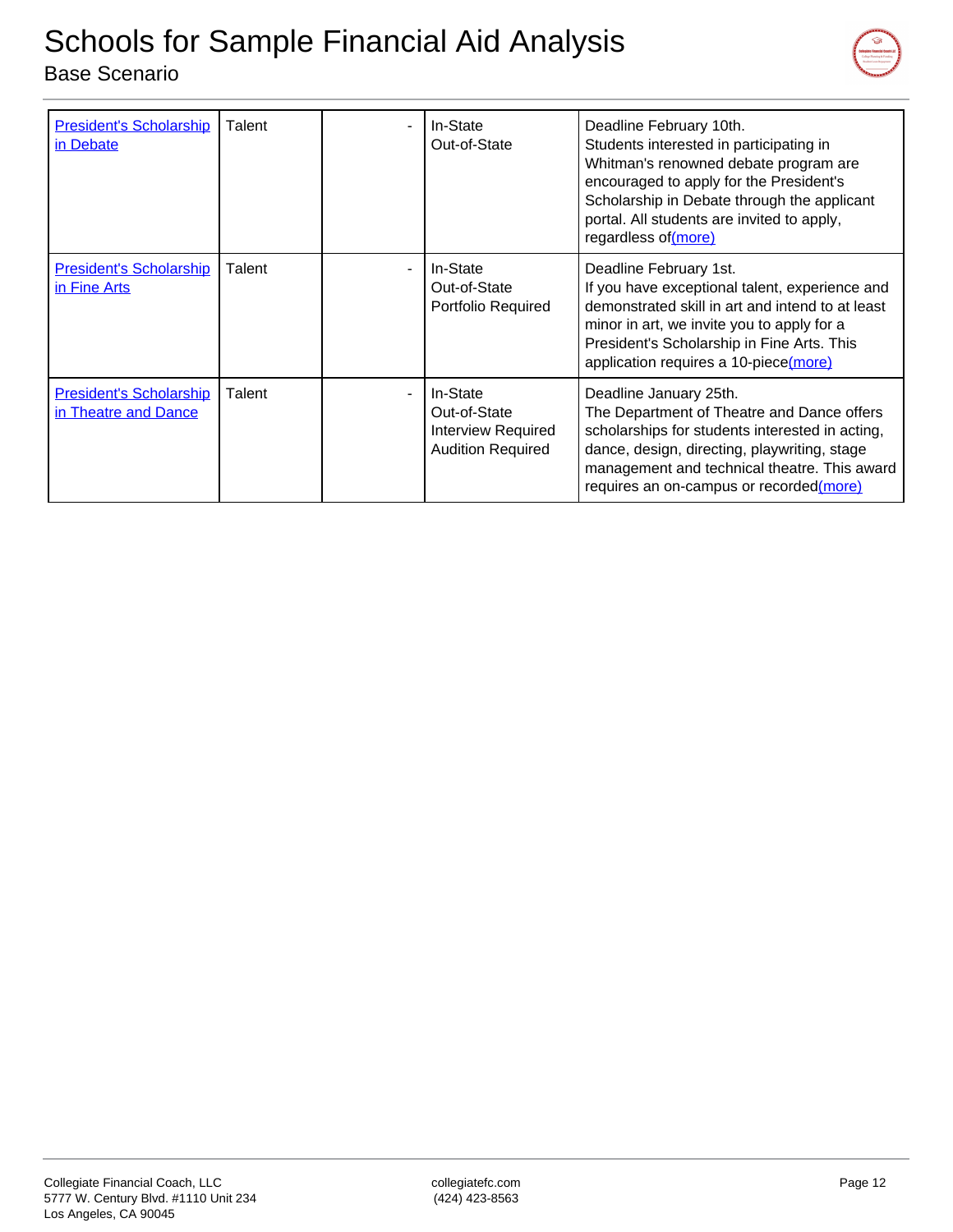

### Base Scenario

#### **How to Pay: California State Polytechnic University, Pomona**

| \$25,443<br><b>Total Loans at California State</b><br>Polytechnic University, Pomona:<br>Great | Total Repayment for 10-year | \$282/m<br>plan, \$33,896 | \$164/m<br>Total Repayment for 25-year<br>plan, \$49,179 |          | \$3,126/m<br><b>Estimated Monthly Take-Home</b><br>Pay for Business |              |
|------------------------------------------------------------------------------------------------|-----------------------------|---------------------------|----------------------------------------------------------|----------|---------------------------------------------------------------------|--------------|
|                                                                                                |                             |                           |                                                          |          |                                                                     |              |
|                                                                                                |                             | '23/24                    | '24/25                                                   | '25/26   | '26/'27                                                             | <b>Total</b> |
| Tuition                                                                                        |                             | \$7,661                   | \$7,891                                                  | \$8,128  | \$8,372                                                             | \$32,052     |
| Room and Board                                                                                 |                             | \$17,067                  | \$17,579                                                 | \$18,106 | \$18,649                                                            | \$71,401     |
| Books and Supplies                                                                             |                             | \$1,053                   | \$1,085                                                  | \$1,118  | \$1,152                                                             | \$4,408      |
| <b>Travel and Misc</b>                                                                         |                             | \$3,247                   | \$3,344                                                  | \$3,444  | \$3,547                                                             | \$13,582     |
| <b>Other Fees</b>                                                                              |                             |                           |                                                          |          |                                                                     |              |
| Cost of Attendance                                                                             |                             | \$29,028                  | \$29,899                                                 | \$30,796 | \$31,720                                                            | \$121,443    |
| <b>Need Based Grants</b>                                                                       |                             |                           |                                                          |          |                                                                     |              |
| Merit Scholarship                                                                              |                             |                           |                                                          |          |                                                                     |              |
| Private Scholarships                                                                           |                             |                           |                                                          |          |                                                                     |              |
| <b>Net Cost</b>                                                                                |                             | \$29,028                  | \$29,899                                                 | \$30,796 | \$31,720                                                            | \$121,443    |
| Total 529 Savings Plan (start of college)                                                      |                             |                           |                                                          |          |                                                                     |              |
| Parent Pledged Assets                                                                          |                             | \$24,000                  | \$24,000                                                 | \$24,000 | \$24,000                                                            | \$96,000     |
| Parent Pledged Monthly Cash Flow                                                               |                             |                           |                                                          |          |                                                                     |              |
| American Opportunity Tax Credit                                                                |                             |                           |                                                          |          |                                                                     |              |
| <b>Student Pledged Assets</b>                                                                  |                             |                           |                                                          |          |                                                                     |              |
| Student Pledged Monthly Cash Flow                                                              |                             |                           |                                                          |          |                                                                     |              |
| <b>Grandparent and Other Help</b>                                                              |                             |                           |                                                          |          |                                                                     |              |
| <b>Pre-Approval Amount</b>                                                                     |                             | \$24,000                  | \$24,000                                                 | \$24,000 | \$24,000                                                            | \$96,000     |
|                                                                                                |                             |                           |                                                          |          |                                                                     |              |
| <b>Funding Gap</b>                                                                             |                             | \$5,028                   | \$5,899                                                  | \$6,796  | \$7,720                                                             | \$25,443     |
| Federal Direct Student Loan                                                                    |                             | \$5,500                   | \$6,500                                                  | \$7,500  | \$7,500                                                             | \$27,000     |
| Private Student Loan                                                                           |                             |                           |                                                          |          |                                                                     |              |
| Federal Direct Parent Plus Loan                                                                |                             |                           |                                                          |          |                                                                     |              |
| <b>HELOC/Other Loans</b>                                                                       |                             |                           |                                                          |          |                                                                     |              |
| <b>Loan Total</b>                                                                              |                             | \$5,500                   | \$6,500                                                  | \$7,500  | \$7,500                                                             | \$27,000     |
|                                                                                                |                             |                           |                                                          |          |                                                                     |              |
| <b>Remaining Funding Gap</b>                                                                   |                             | $$-472$                   | $$-601$                                                  | $$-704$  | \$220                                                               | $$-1,557$    |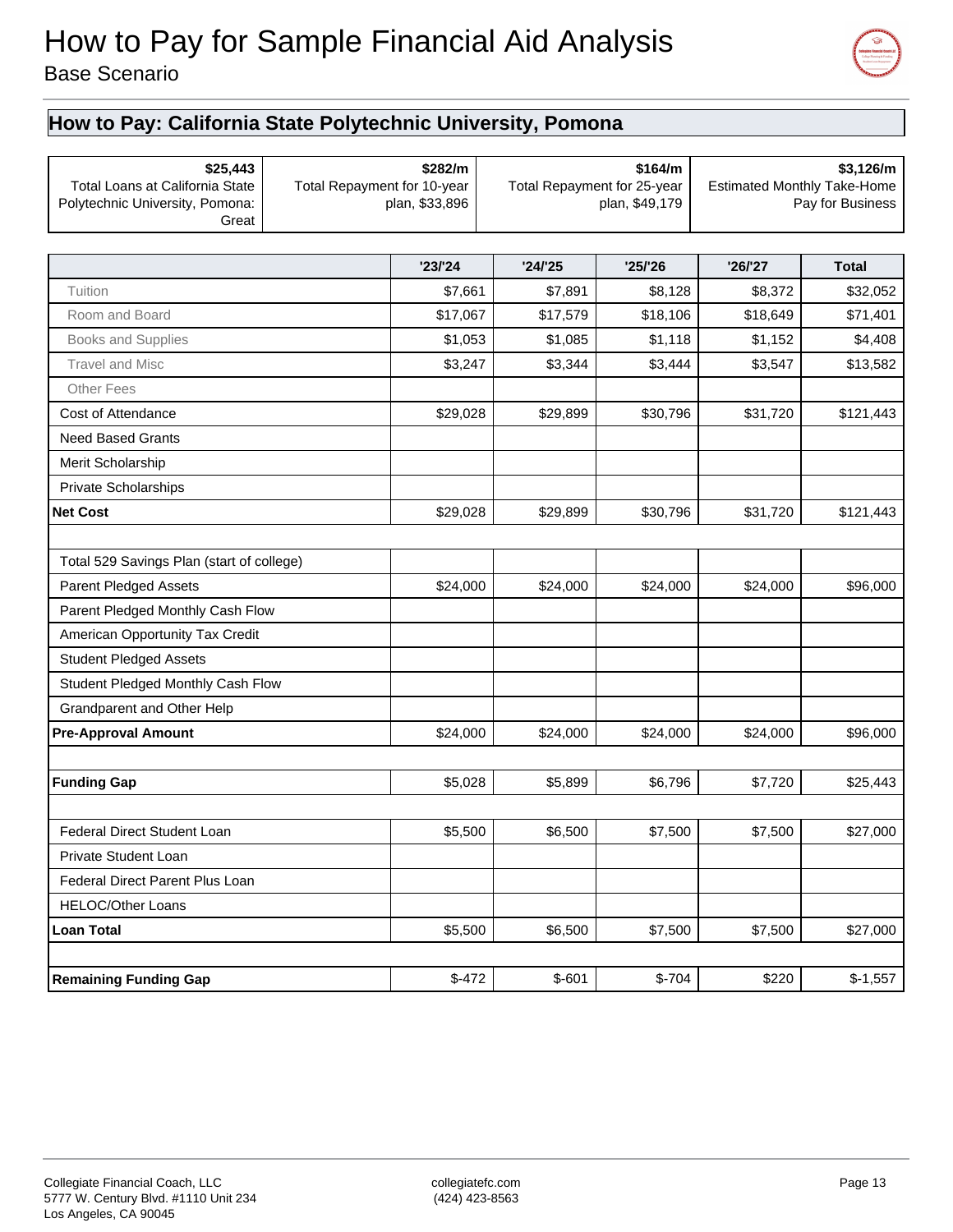Base Scenario

#### **How to Pay: Occidental College**

| \$82,092<br><b>Total Loans at Occidental</b><br>College: Caution | Total Repayment for 10-year | \$911/m<br>plan, \$109,367 | \$529/m<br>Total Repayment for 25-year<br>plan, \$158,676 |          | \$3,498/m<br><b>Estimated Monthly Take-Home</b><br>Pay for Business |              |
|------------------------------------------------------------------|-----------------------------|----------------------------|-----------------------------------------------------------|----------|---------------------------------------------------------------------|--------------|
|                                                                  |                             | '23/24                     | '24/25                                                    | '25/26   | '26/'27                                                             | <b>Total</b> |
| Tuition                                                          |                             | \$58,273                   | \$60,021                                                  | \$61,822 | \$63,677                                                            | \$243,793    |
| Room and Board                                                   |                             | \$17,098                   | \$17,611                                                  | \$18,139 | \$18,683                                                            | \$71,531     |
| Books and Supplies                                               |                             | \$1,277                    | \$1,315                                                   | \$1,354  | \$1,395                                                             | \$5,341      |
| <b>Travel and Misc</b>                                           |                             | \$2,833                    | \$2,918                                                   | \$3,006  | \$3,096                                                             | \$11,853     |
| <b>Other Fees</b>                                                |                             |                            |                                                           |          |                                                                     |              |
| Cost of Attendance                                               |                             | \$79,481                   | \$81,865                                                  | \$84,321 | \$86,851                                                            | \$332,518    |
| <b>Need Based Grants</b>                                         |                             | \$36,085                   | \$37,289                                                  | \$39,426 | \$41,626                                                            | \$154,426    |
| Merit Scholarship                                                |                             |                            |                                                           |          |                                                                     |              |
| <b>Private Scholarships</b>                                      |                             |                            |                                                           |          |                                                                     |              |
| <b>Net Cost</b>                                                  |                             | \$43,396                   | \$44,576                                                  | \$44,895 | \$45,225                                                            | \$178,092    |
|                                                                  |                             |                            |                                                           |          |                                                                     |              |
| Total 529 Savings Plan (start of college)                        |                             |                            |                                                           |          |                                                                     |              |
| <b>Parent Pledged Assets</b>                                     |                             | \$24,000                   | \$24,000                                                  | \$24,000 | \$24,000                                                            | \$96,000     |
| Parent Pledged Monthly Cash Flow                                 |                             |                            |                                                           |          |                                                                     |              |
| American Opportunity Tax Credit                                  |                             |                            |                                                           |          |                                                                     |              |
| <b>Student Pledged Assets</b>                                    |                             |                            |                                                           |          |                                                                     |              |
| Student Pledged Monthly Cash Flow                                |                             |                            |                                                           |          |                                                                     |              |
| Grandparent and Other Help                                       |                             |                            |                                                           |          |                                                                     |              |
| <b>Pre-Approval Amount</b>                                       |                             | \$24,000                   | \$24,000                                                  | \$24,000 | \$24,000                                                            | \$96,000     |
|                                                                  |                             |                            |                                                           |          |                                                                     |              |
| <b>Funding Gap</b>                                               |                             | \$19,396                   | \$20,576                                                  | \$20,895 | \$21,225                                                            | \$82,092     |
|                                                                  |                             |                            |                                                           |          |                                                                     |              |
| Federal Direct Student Loan                                      |                             | \$5,500                    | \$6,500                                                   | \$7,500  | \$7,500                                                             | \$27,000     |
| Private Student Loan                                             |                             |                            |                                                           |          |                                                                     |              |
| Federal Direct Parent Plus Loan                                  |                             |                            |                                                           |          |                                                                     |              |
| <b>HELOC/Other Loans</b>                                         |                             |                            |                                                           |          |                                                                     |              |
| <b>Loan Total</b>                                                |                             | \$5,500                    | \$6,500                                                   | \$7,500  | \$7,500                                                             | \$27,000     |
| <b>Remaining Funding Gap</b>                                     |                             | \$13,896                   | \$14,076                                                  | \$13,395 | \$13,725                                                            | \$55,092     |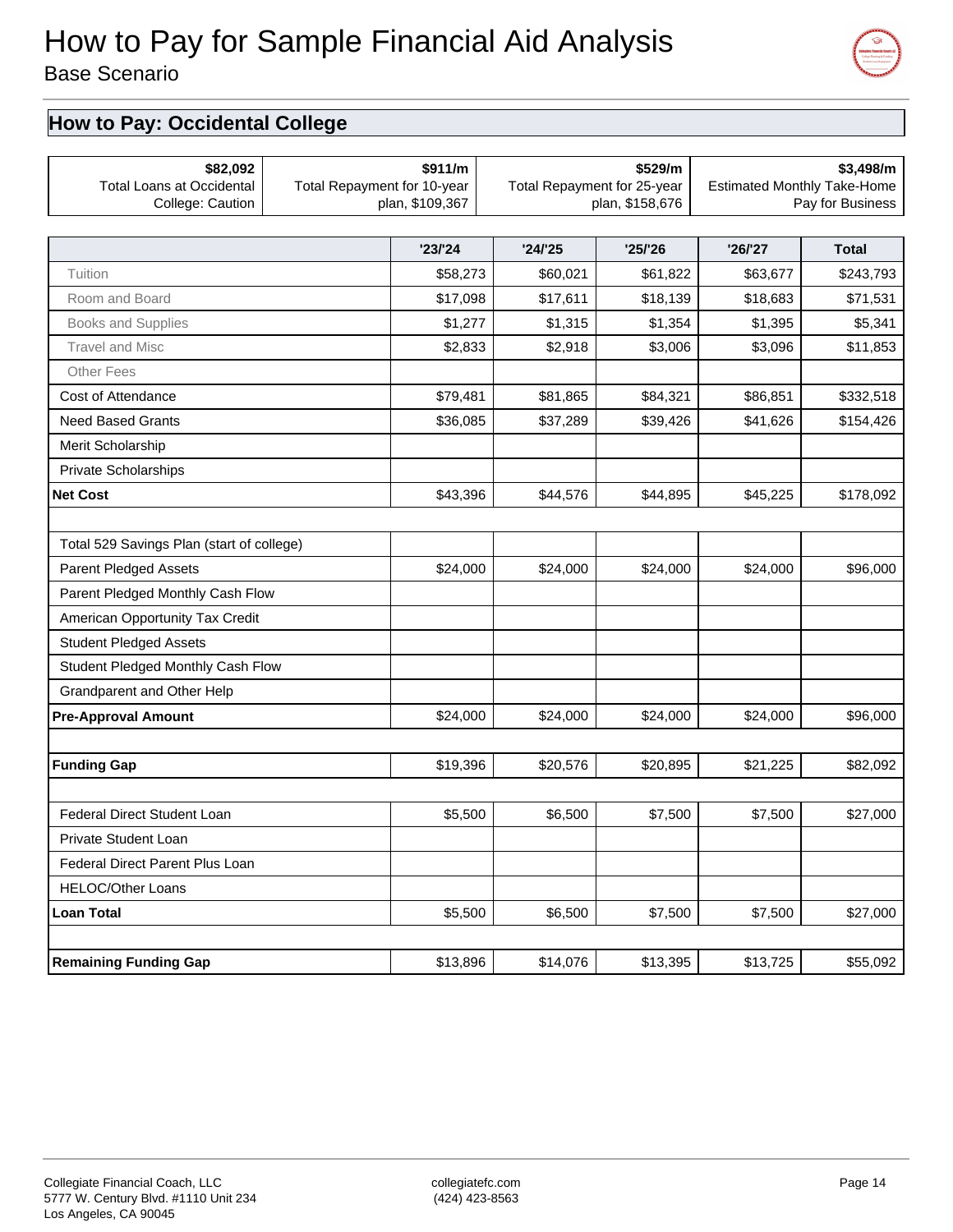



#### **How to Pay: University of California, Santa Barbara**

| \$29,228<br>Total Loans at University of<br>California, Santa Barbara: Good | Total Repayment for 10-year | \$324/m<br>plan, \$38,939 | \$188/m<br>Total Repayment for 25-year<br>plan, \$56,495 |          | \$3,435/m<br><b>Estimated Monthly Take-Home</b><br>Pay for Business |              |
|-----------------------------------------------------------------------------|-----------------------------|---------------------------|----------------------------------------------------------|----------|---------------------------------------------------------------------|--------------|
|                                                                             |                             | '23/24                    | '24/25                                                   | '25/26   | '26/27                                                              | <b>Total</b> |
| Tuition                                                                     |                             | \$14,875                  | \$15,321                                                 | \$15,781 | \$16,254                                                            | \$62,231     |
| Room and Board                                                              |                             | \$16,543                  | \$17,039                                                 | \$17,550 | \$18,077                                                            | \$69,209     |
| Books and Supplies                                                          |                             | \$1,357                   | \$1,398                                                  | \$1,440  | \$1,483                                                             | \$5,678      |
| <b>Travel and Misc</b>                                                      |                             | \$5,763                   | \$5,936                                                  | \$6,114  | \$6,297                                                             | \$24,110     |
| <b>Other Fees</b>                                                           |                             |                           |                                                          |          |                                                                     |              |
| Cost of Attendance                                                          |                             | \$38,538                  | \$39,694                                                 | \$40,885 | \$42,111                                                            | \$161,228    |
| <b>Need Based Grants</b>                                                    |                             | \$9,000                   | \$9,000                                                  | \$9,000  | \$9,000                                                             | \$36,000     |
| Merit Scholarship                                                           |                             |                           |                                                          |          |                                                                     |              |
| Private Scholarships                                                        |                             |                           |                                                          |          |                                                                     |              |
| <b>Net Cost</b>                                                             |                             | \$29,538                  | \$30,694                                                 | \$31,885 | \$33,111                                                            | \$125,228    |
|                                                                             |                             |                           |                                                          |          |                                                                     |              |
| Total 529 Savings Plan (start of college)                                   |                             |                           |                                                          |          |                                                                     |              |
| <b>Parent Pledged Assets</b>                                                |                             | \$24,000                  | \$24,000                                                 | \$24,000 | \$24,000                                                            | \$96,000     |
| Parent Pledged Monthly Cash Flow                                            |                             |                           |                                                          |          |                                                                     |              |
| American Opportunity Tax Credit                                             |                             |                           |                                                          |          |                                                                     |              |
| <b>Student Pledged Assets</b>                                               |                             |                           |                                                          |          |                                                                     |              |
| Student Pledged Monthly Cash Flow                                           |                             |                           |                                                          |          |                                                                     |              |
| Grandparent and Other Help                                                  |                             |                           |                                                          |          |                                                                     |              |
| <b>Pre-Approval Amount</b>                                                  |                             | \$24,000                  | \$24,000                                                 | \$24,000 | \$24,000                                                            | \$96,000     |
|                                                                             |                             |                           |                                                          |          |                                                                     |              |
| <b>Funding Gap</b>                                                          |                             | \$5,538                   | \$6,694                                                  | \$7,885  | \$9,111                                                             | \$29,228     |
|                                                                             |                             |                           |                                                          |          |                                                                     |              |
| Federal Direct Student Loan                                                 |                             | \$5,500                   | \$6,500                                                  | \$7,500  | \$7,500                                                             | \$27,000     |
| Private Student Loan                                                        |                             |                           |                                                          |          |                                                                     |              |
| Federal Direct Parent Plus Loan                                             |                             |                           |                                                          |          |                                                                     |              |
| <b>HELOC/Other Loans</b>                                                    |                             |                           |                                                          |          |                                                                     |              |
| <b>Loan Total</b>                                                           |                             | \$5,500                   | \$6,500                                                  | \$7,500  | \$7,500                                                             | \$27,000     |
| <b>Remaining Funding Gap</b>                                                |                             | \$38                      | \$194                                                    | \$385    | \$1,611                                                             | \$2,228      |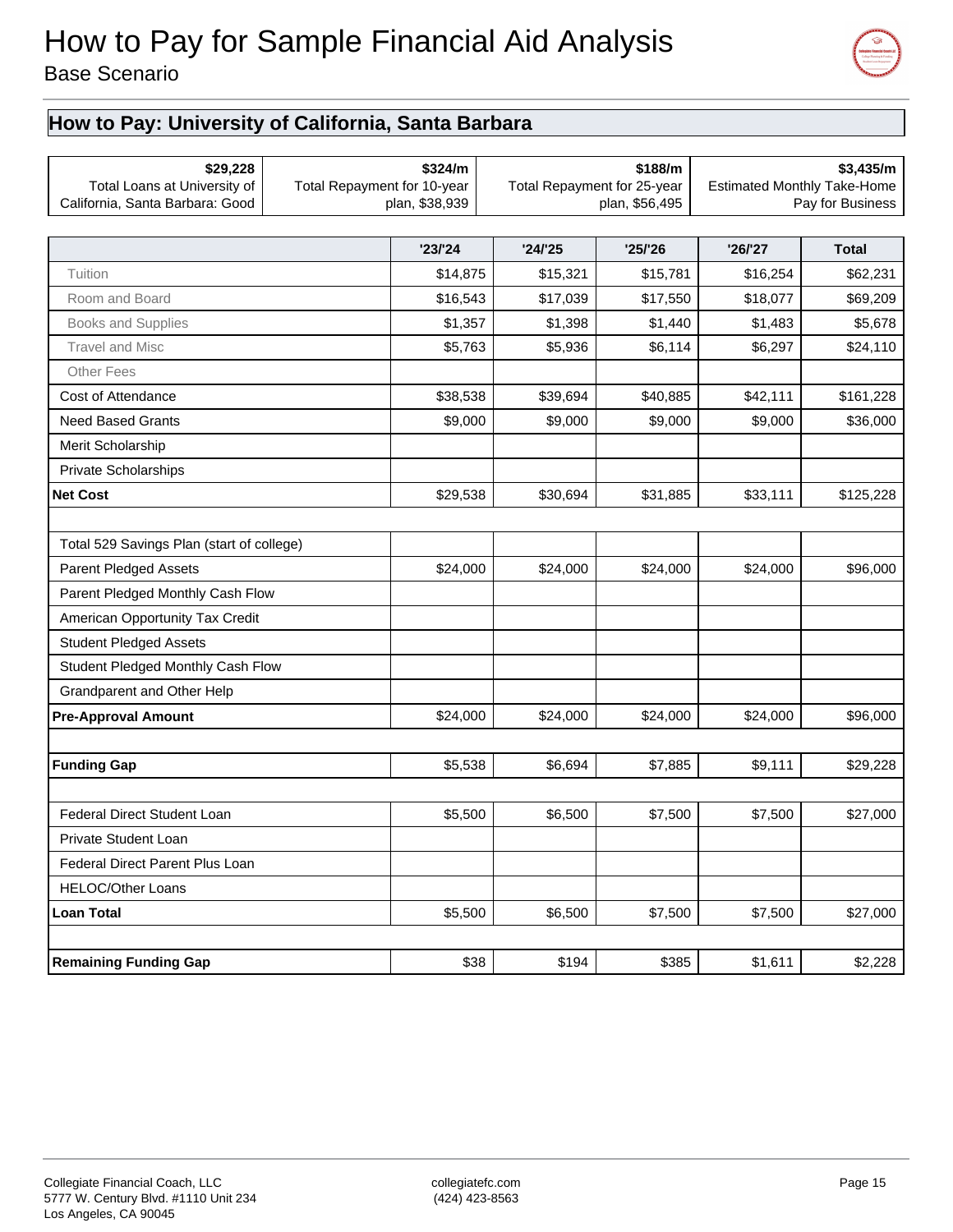Base Scenario

### **How to Pay: Whitman College**

| \$23,691<br>Total Loans at Whitman College:<br>Great | Total Repayment for 10-year<br>plan, \$31,562 |          | Total Repayment for 25-year | \$153/m<br>plan, \$45,792 | <b>Estimated Monthly Take-Home</b> | \$3,180/m<br>Pay for Business |
|------------------------------------------------------|-----------------------------------------------|----------|-----------------------------|---------------------------|------------------------------------|-------------------------------|
|                                                      |                                               | '23/24   | '24/25                      | '25/26                    | '26/'27                            | <b>Total</b>                  |
| Tuition                                              |                                               | \$57,661 | \$59,391                    | \$61,173                  | \$63,008                           | \$241,233                     |
| Room and Board                                       |                                               | \$14,214 | \$14,640                    | \$15,079                  | \$15,531                           | \$59,464                      |
| Books and Supplies                                   |                                               | \$1,442  | \$1,485                     | \$1,530                   | \$1,576                            | \$6,033                       |
| <b>Travel and Misc</b>                               |                                               |          |                             |                           |                                    |                               |
| <b>Other Fees</b>                                    |                                               |          |                             |                           |                                    |                               |
| Cost of Attendance                                   |                                               | \$73,317 | \$75,516                    | \$77,782                  | \$80,115                           | \$306,730                     |
| <b>Need Based Grants</b>                             |                                               | \$44,719 | \$45,655                    | \$47,422                  | \$49,243                           | \$187,039                     |
| Merit Scholarship                                    |                                               | \$12,000 | \$12,000                    | \$12,000                  | \$12,000                           |                               |
| Private Scholarships                                 |                                               |          |                             |                           |                                    |                               |
| <b>Net Cost</b>                                      |                                               | \$28,598 | \$29,861                    | \$30,360                  | \$30,872                           | \$119,691                     |
|                                                      |                                               |          |                             |                           |                                    |                               |
| Total 529 Savings Plan (start of college)            |                                               |          |                             |                           |                                    |                               |
| <b>Parent Pledged Assets</b>                         |                                               | \$24,000 | \$24,000                    | \$24,000                  | \$24,000                           | \$96,000                      |
| Parent Pledged Monthly Cash Flow                     |                                               |          |                             |                           |                                    |                               |
| American Opportunity Tax Credit                      |                                               |          |                             |                           |                                    |                               |
| <b>Student Pledged Assets</b>                        |                                               |          |                             |                           |                                    |                               |
| Student Pledged Monthly Cash Flow                    |                                               |          |                             |                           |                                    |                               |
| Grandparent and Other Help                           |                                               |          |                             |                           |                                    |                               |
| <b>Pre-Approval Amount</b>                           |                                               | \$24,000 | \$24,000                    | \$24,000                  | \$24,000                           | \$96,000                      |
|                                                      |                                               |          |                             |                           |                                    |                               |
| <b>Funding Gap</b>                                   |                                               | \$4,598  | \$5,861                     | \$6,360                   | \$6,872                            | \$23,691                      |
|                                                      |                                               |          |                             |                           |                                    |                               |
| Federal Direct Student Loan                          |                                               | \$5,500  | \$6,500                     | \$7,500                   | \$7,500                            | \$27,000                      |
| <b>Private Student Loan</b>                          |                                               |          |                             |                           |                                    |                               |
| Federal Direct Parent Plus Loan                      |                                               |          |                             |                           |                                    |                               |
| <b>HELOC/Other Loans</b>                             |                                               |          |                             |                           |                                    |                               |
| <b>Loan Total</b>                                    |                                               | \$5,500  | \$6,500                     | \$7,500                   | \$7,500                            | \$27,000                      |
| <b>Remaining Funding Gap</b>                         |                                               | $$-902$  | $$-639$                     | $$-1,140$                 | $$-628$                            | $$-3,309$                     |